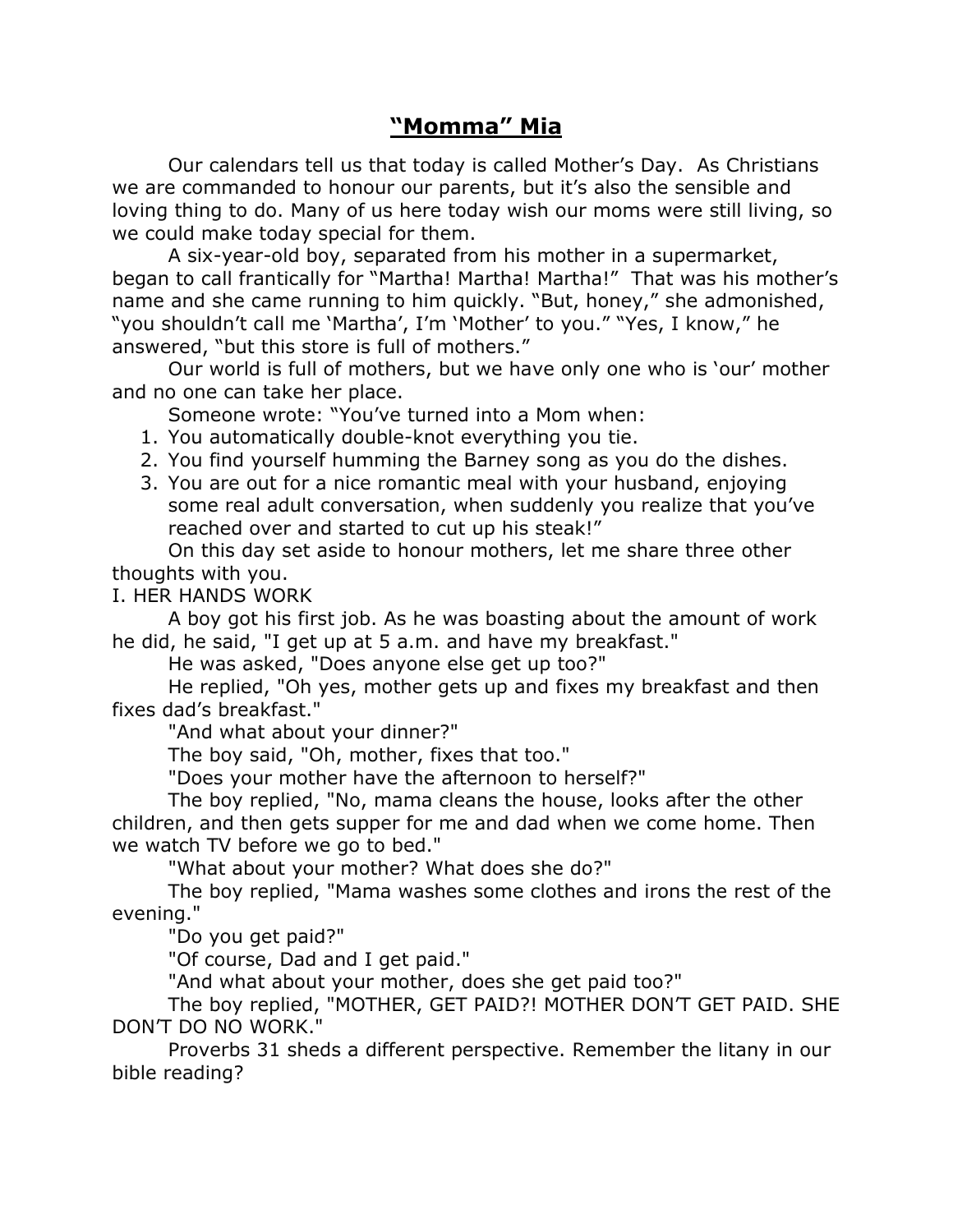She sews, she shops, she cooks and she gardens. Scripture stresses that she certainly isn't lazy.

I was born in 1944, I was an only child.

My Mom was not a well person. Having had pneumonia, her respiratory system was in very poor condition. She died in 1971, when I was 27 & she was 53.

I remember, years before, going to the zoo one Saturday, with my whole Sunday School class. Before setting off, mom pressed some money into my hand & said, "Buy something special for yourself, to make a memory."

I loved my mother like only a mamma's boy could. I looked and looked for something to buy myself as a reminder of this day. All I could think of was that mom didn't have a lot of money, yet she gave to me, so I'd have a good time.

There were ice-creams, popcorn, toy cars, souvenirs of all sorts. I made my purchase. Some of the other kids asked me what I had chosen. I kept that secret, because they might have made fun of me.

When I got home, after asking if I had had a good time, she asked me what I bought to make a memory. I pulled out the wrapped package & gave it to her.

I had actually bought a decorative plate; it had taken all of the money mom gave to me. She opened it and within 10 seconds she was crying. I was upset to see mum in such a state and I asked her what was the matter. Didn't she like the plate?

She said, "No, it's not the plate that made me cry, it was the inscription."

It read:

'I have a sweetheart,

I would have no other.

She's more than all the world to me,

Because her name is MOTHER.'

Some of you know about those days … nothing fancy in our homes, no extras. But my mom worked hard, she cooked meals, she cleaned house, washed clothes then ironed them (I helped to sprinkle the clothes), put in a garden, and later, worked as a machinist, while still taking care of the home. THANK YOU, MUM, FOR ALL YOUR HARD WORK.

## Point number 2 - HER MOUTH SPEAKS

Prov. 31:26 "She speaks with wisdom and faithful instruction is on her tongue."

When Preacher John Wesley was a student at Oxford University, he was shocked by the amount of drinking done by the students. (Wonder what he would think about university students today?)